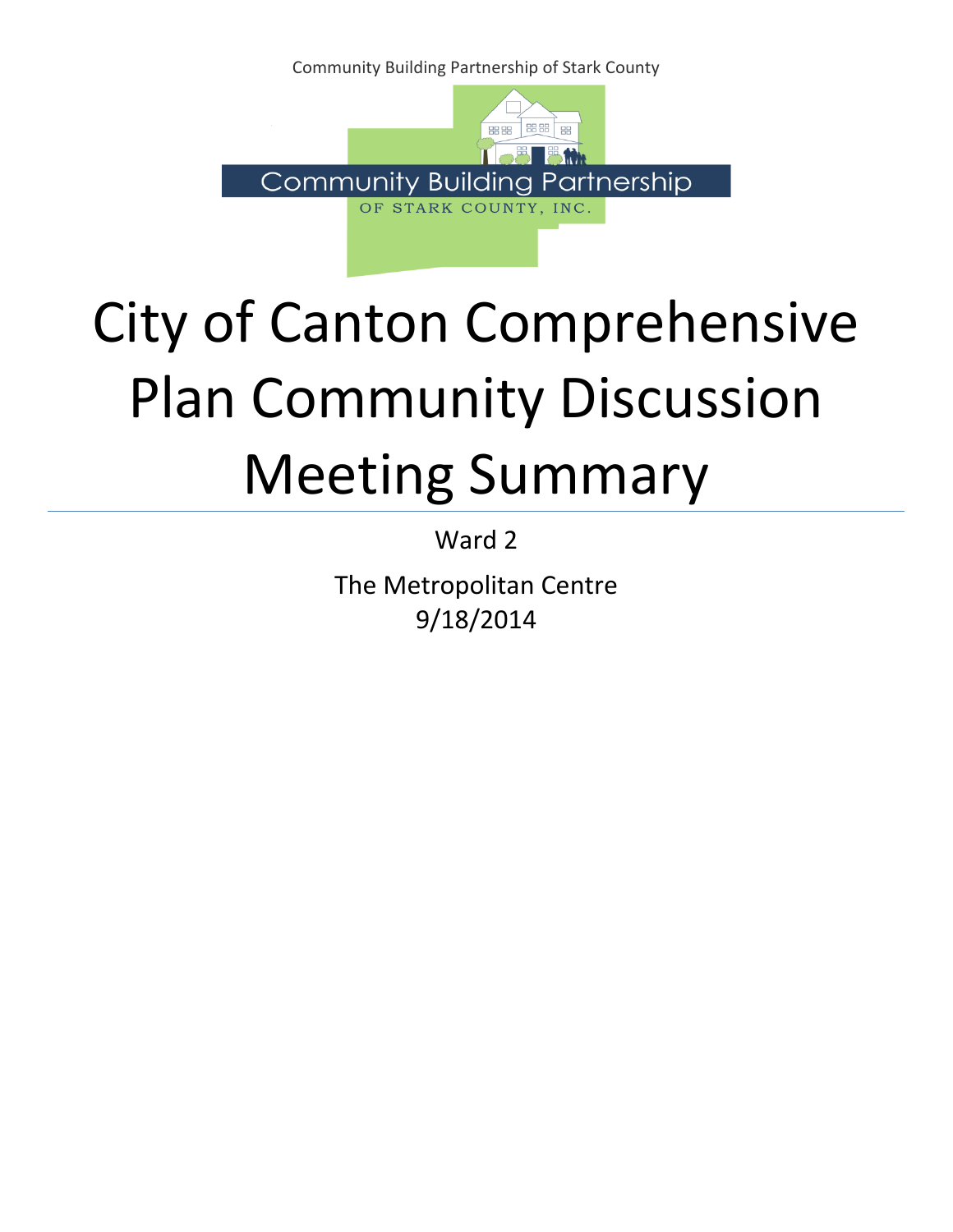

We're planning on a Better Canton. Come join us – be part of making Canton a Better Community

# CANTON COMPREHENSIVE PLAN

The City of Canton is embarking on developing a new Comprehensive Plan to guide it into the future. The last one in Canton was 50 years ago. YOUR input and participation are key to creating a Plan we can ALL support. Join your neighbors at one of the scheduled Ward – based meetings this fall and hear the initial findings of the consultant team hired to help our community craft its Plan. These meetings will focus on data, demographics, and analysis from our consultants and YOUR feedback regarding this information.

Please join your Ward 2 Council Member Thomas West and your neighbors as we discuss the "State of Canton" with czb consultants. These meetings will be designed to convey important baseline information, give participants a chance to ask questions to better understand the information and its importance, and give participants a chance to convey information and ideas to planning consultants about what they feel needs to be included in the plan.





These Community meetings are sponsored by

Community Building Partnership

SAVE THIS DATE All are welcome – Attend a meeting that is convenient to you

Ward 2 Community Discussion Will Take Place On Sept. 18 @ 6:00 p.m.

Meeting will be held at The Metropolitan **Centre** 601 Cleveland Ave. N Canton, Oh 44702



601 Cleveland Ave. NW, Canton, Oh 44709 / (330) 458 – 0962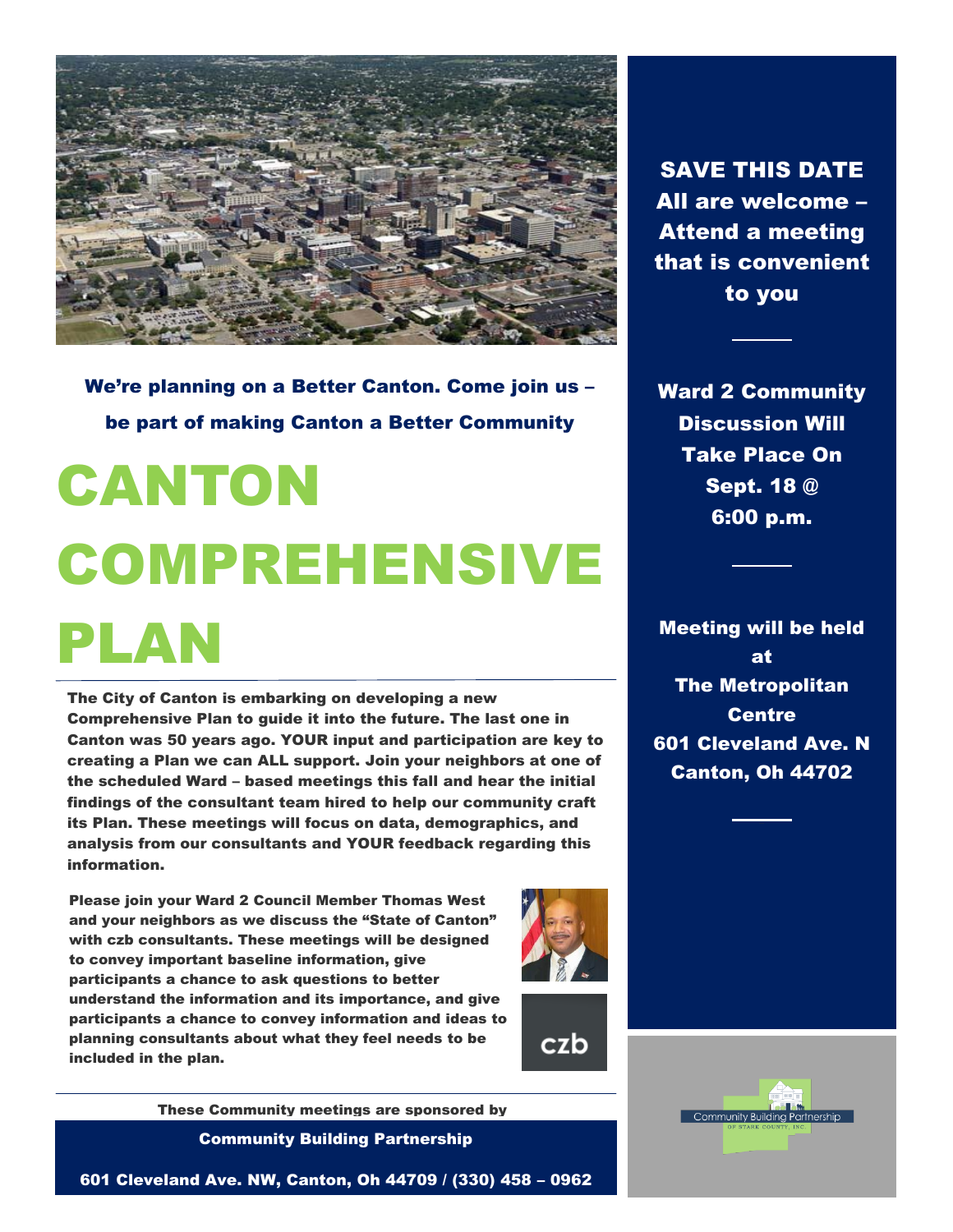# **City of Canton Comprehensive Plan Community Discussion Meeting Summary**

#### **Program Summary**

The Canton Comprehensive Plan is a community-driven process where the Canton Steering Committee leads the community's effort to set priorities, support local values, and provide the general direction of the Plan. In an effort to support this approach, Community Building Partnership (CBP) was contracted to sponsor a series of community meetings to solicit input, feedback, and advice from community residents from all walks of life. Utilizing the City's ward system to ensure geographic coverage of the entire City, nine community meetings were conducted during the months of September and October 2014. All meeting were open to all residents regardless of location.

Joining CBP in conducting these meetings was David Boehlke and Stephanie Barnes-Simms from the czb consulting group. Each meeting was organized in a similar manner and with a uniform agenda including:

- Introductions and Welcome by the Ward council member and Mayor, when present;
- A presentation on Comprehensive Planning and Comprehensive Plans, presented by Stephanie Barnes-Simms, focused on the 3 major traits of Comp Plans: a) being community-driven; b) based upon current reality; and c) built-in flexibility to deal with changes in the future.
- A significant presentation on the current reality in Canton by reviewing the initial data as gathered by the czb consulting group team since mid-summer was presented by David Boehlke.
- Three group exercises to solicit feedback, input, priority-setting recommendations, and "specialness" of Canton allowed for uniform/consistent participation at each meeting and provided written, direct community content for consideration by the Steering Committee.

The czb/Canton website http://czb.org/city-of-canton-ohio/ (password: canton5) contains video recordings of each meeting for public review, the PowerPoint presentation on Comprehensive Planning and the Initial Data as presented at each meeting, and the group exercise responses, which are tabulated below.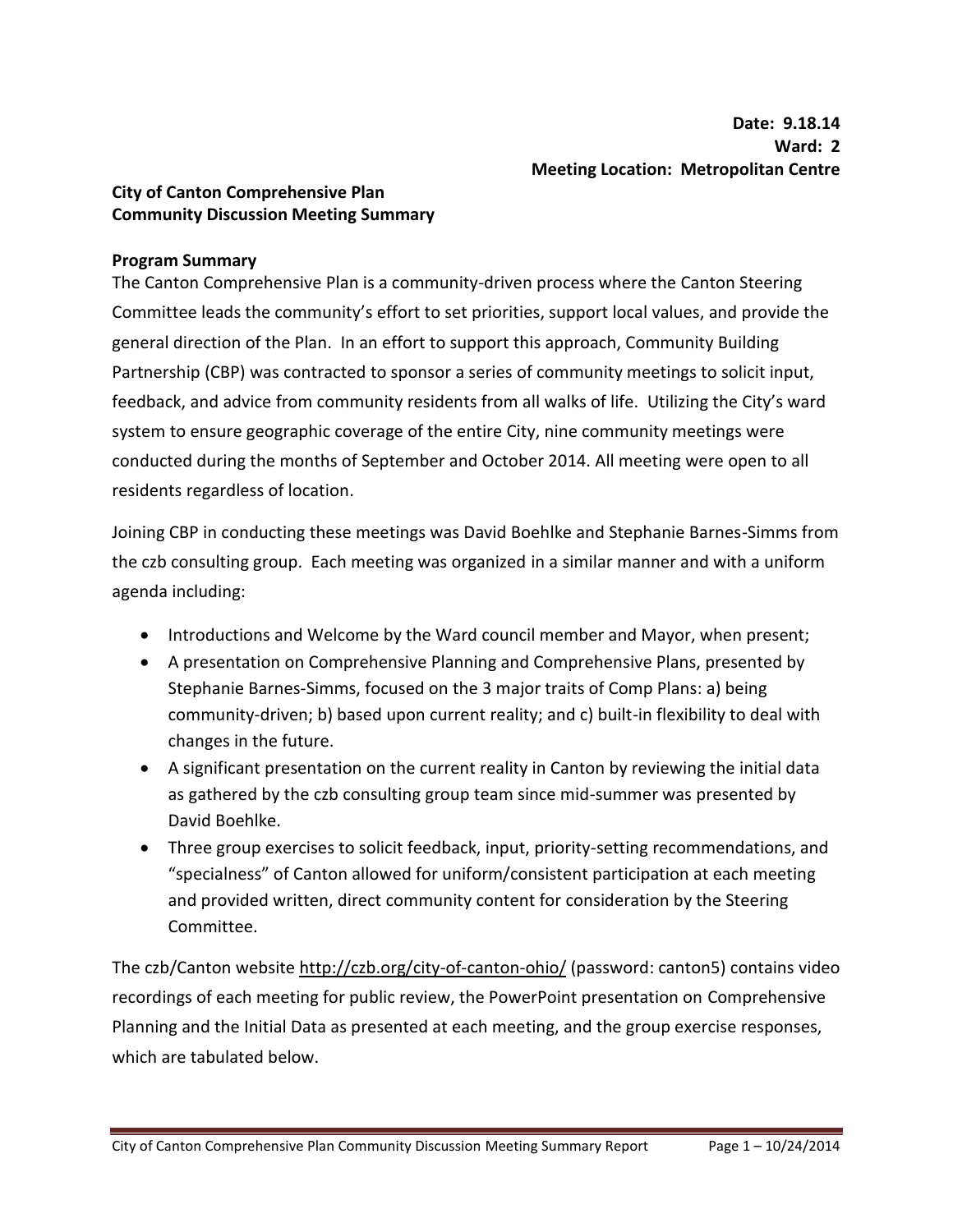# **Participants**

Number in attendance: 54 Number of sign-ins: 50 From Completed Worksheet(s):

| <b>Resident</b> | <b>Business Owner</b> | Other |
|-----------------|-----------------------|-------|
|                 |                       |       |

#### **Question #1:** What states and **interest and the stood stood** stood

**out for you from the data overview?** (Total # of Responses = 52)

- 15 Poverty
- 8 Housing
- 5 Population loss/decline
- 2 Jobs/Business
- 1 City/County Comparison(s)
- 10 Overall negative
- 8 Overall positive
- 0 Nothing/already familiar
- 3 Misc/Other

#### **Question #2**

The planning process begins with an assessment of what's working, what's not working, who's moving in, who's moving out, what are properties worth, how are businesses doing and what kind of physical and financial shape is the city in. Statistical data can help with that assessment but it cannot tell the entire story. E.g. student teacher ratios won't tell us if parents feel that students are getting a good education. Data on downtown retail sale won't tell us if residents feel that the downtown is making a comeback. **Based on your experience, what would you add to the story of the City of Canton's current reality? What part of the story of what's working and not working are we missing?** 

What's working? (Total # of Responses = 74)

- 29 Community/economic development
	- (e.g.,HOF, downtown restaurants, cultural events, etc.)
- 20 City government/city services/land bank
- 11 Social service organizations/institutions/nonprofits
- 10 People/community participation/neighborhood associations
- 2 Housing/real estate/homeownership/rentals
- 2 Misc/other

# What's not working? (Total # of Responses = 75)

- 25 Poor/ineffective community/economic development
- 24 City government/city services/land bank
- 10 Social service organizations/institutions/nonprofits
- 4 People/community participation/neighborhood associations
- 8 Housing/real estate/homeownership/rentals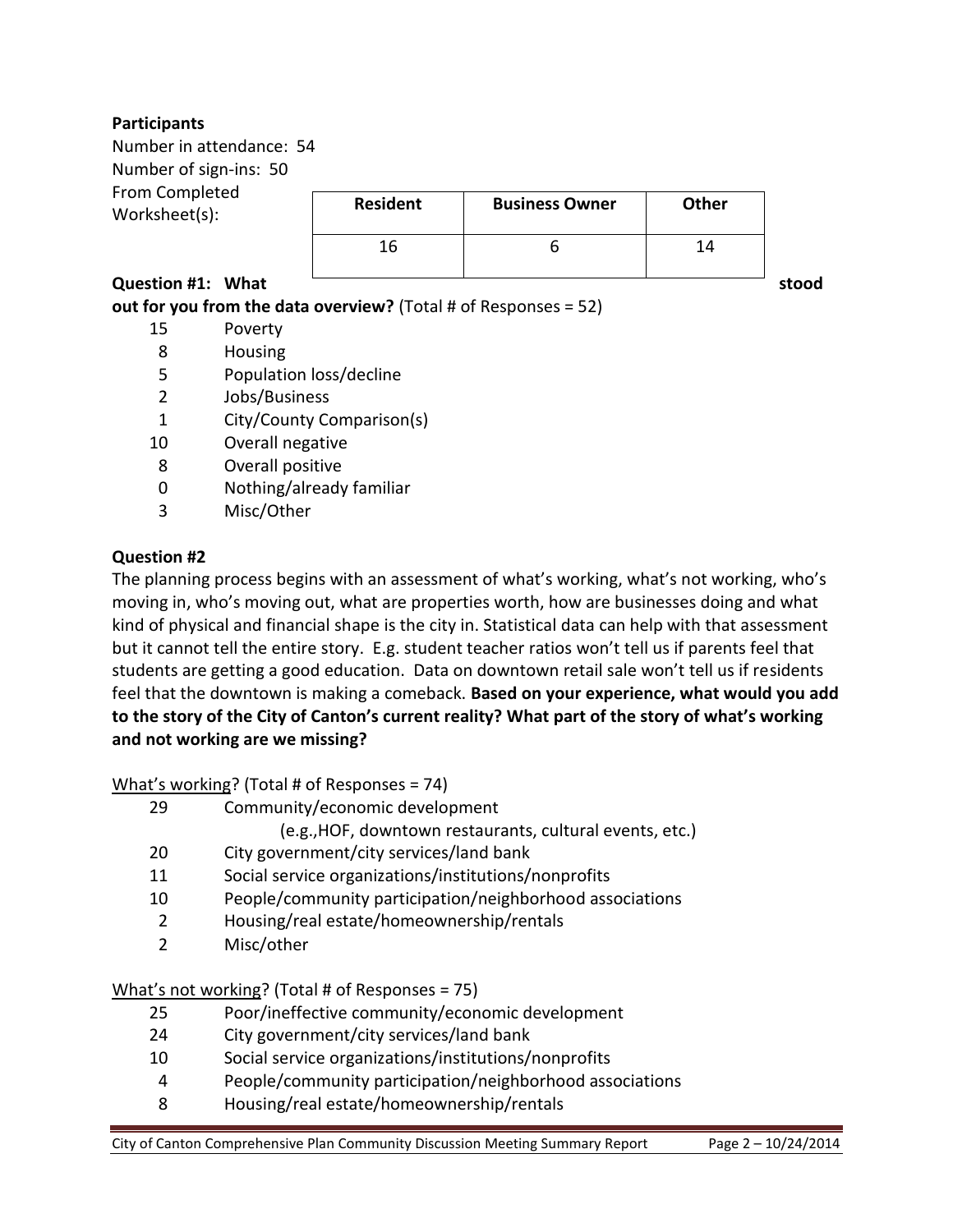# Misc/other

## **Question #3**

One of the goals of the comprehensive plan is to set Canton on the course of being a livable city, with a viable economy and the ability to pay its bills. Given limited resources, the Steering Committee will need to set some priorities.

**Circle the five (5) factors** that you think are the **MOST important** to focus on in making Canton a livable city in the future. Not seeing something that you think is important? Add it to the list! **Cross through the five (5) factors** that you think are **LEAST IMPORTANT** to focus on in making Canton a livable city in the future.

**MOST important** (Total # of Completed Worksheets = 38)

| 10 | Better open space (parks and other public spaces) |  |  |
|----|---------------------------------------------------|--|--|
|    |                                                   |  |  |

- Expanded arts, culture, and entertainment
- Well-maintained streets and infrastructure
- 19 Better access to good employment
- More sports and recreation facilities
- Broader range of housing choices
- Access to good restaurants
- Strong library system
- Improved shopping options in Canton
- More marketing of Canton's attractions
- Good access to health services
- Excellent school performance
- 21 Removal of vacant and blighted houses
- Fewer one-way streets
- More code enforcement and better zoning
- Better downtown parking
- Improved rental properties
- Better relations between residents and the police
- Improved fire/emergency services
- Stronger neighborhood associations
- Cleaner air and lower levels of pollution
- Better socioeconomic mixing of people
- More involvement with local colleges/universities
- Expanded public transportation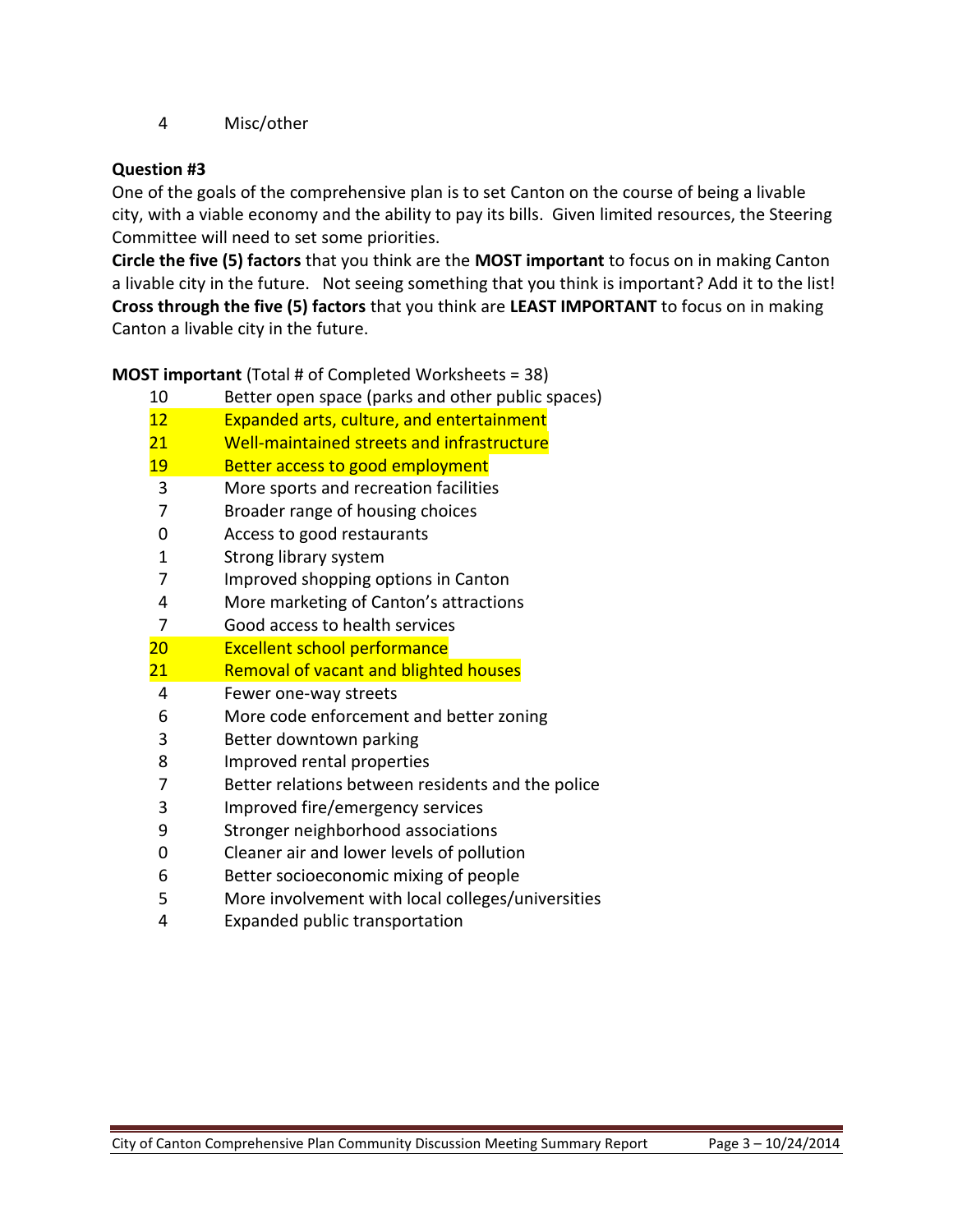#### **LEAST important**

- 4 Better open space (parks and other public spaces)
- 8 Expanded arts, culture, and entertainment
- 1 Well-maintained streets and infrastructure
- 2 Better access to good employment
- 10 More sports and recreation facilities
- 2 Broader range of housing choices
- 9 Access to good restaurants

#### 13 Strong library system

- 6 Improved shopping options in Canton
- 7 More marketing of Canton's attractions
- 6 Good access to health services
- 3 Excellent school performance
- 0 Removal of vacant and blighted houses
- 18 Fewer one-way streets
- 4 More code enforcement and better zoning
- 13 Better downtown parking
- 0 Improved rental properties
- 1 Better relations between residents and the police
- 4 Improved fire/emergency services
- 3 Stronger neighborhood associations
- 14 Cleaner air and lower levels of pollution
- 11 Better socioeconomic mixing of people
- 5 More involvement with local colleges/universities
- 15 Expanded public transportation

#### **Write-In Responses:**

- Support of downtown businesses
- Improved government support and services
- Attracting major companies to invest in Canton through corporate headquarters, etc.
- Better movies and more entertainment at Palace Theatre & Civic Center
- City to show strength and support to neighborhoods and nonprofits in downtown
- Nearly everything above is important for a strong city
- Women that have grandchildren that live under poverty line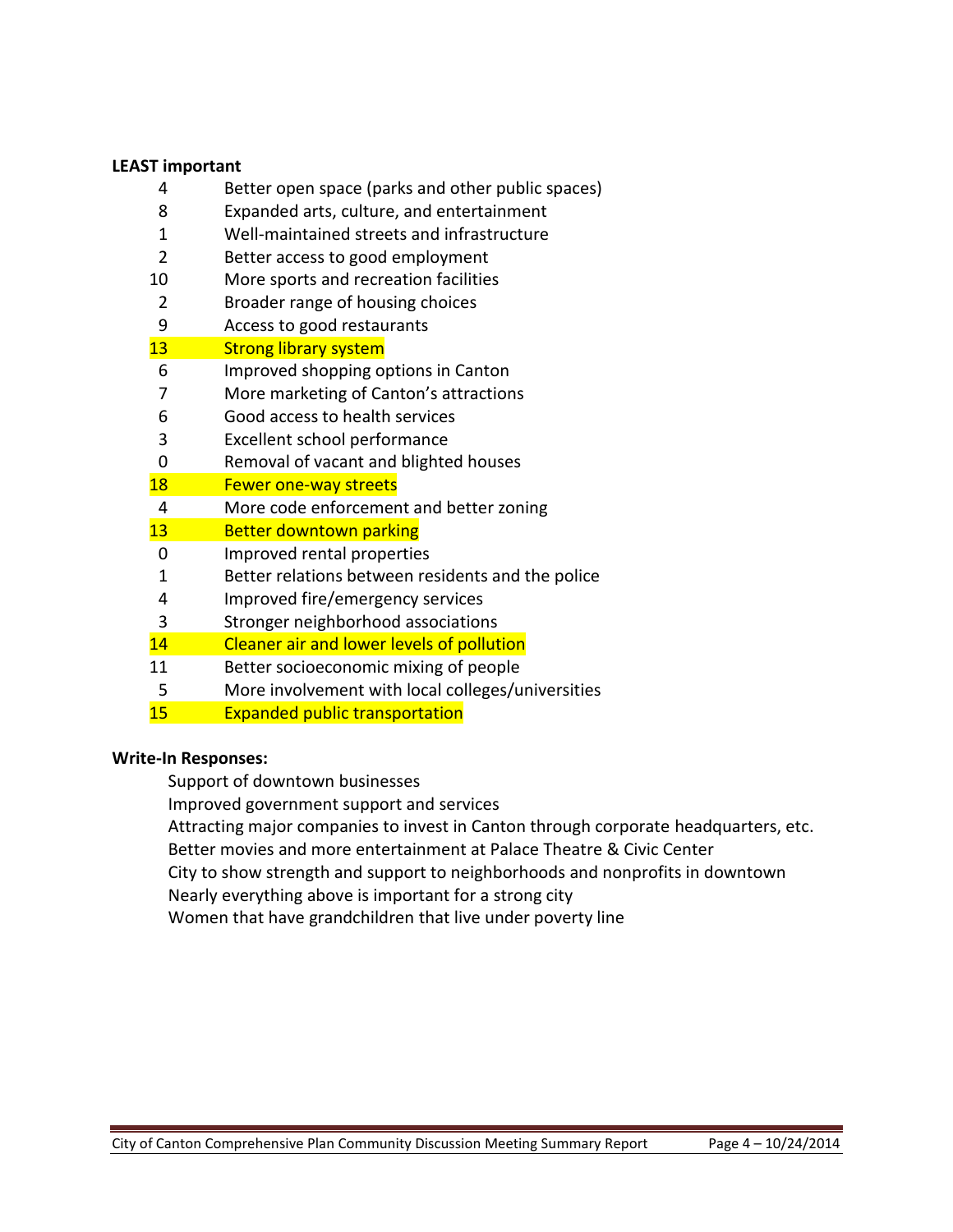# **Please Tell Us What's Special About Canton** (Total # of Responses = 127)

| 4  | Architecture          | 2  | Hospitals             |
|----|-----------------------|----|-----------------------|
| 26 | Arts & Culture        | 1  | Nonprofits            |
| 9  | Attractions           | 9  | Parks                 |
| 31 | <b>Businesses</b>     | 16 | People                |
| 3  | Churches              | 1  | Personal              |
| 1  | <b>City Services</b>  | 6  | <b>Physical Space</b> |
| 7  | <b>City Strengths</b> | 0  | Places                |
|    | Education             | 0  | Sports                |
|    | Government            |    |                       |

Detailed listing of items; multiple mentions are tallied in parentheses.

| 25th St. Library             | Distance to Akron/Cleveland       |
|------------------------------|-----------------------------------|
| Access to higher education   | Diversity                         |
| Active nonprofits            | Downtown (2)                      |
| Amazing architecture         | Downtown architecture             |
| Artists                      | Downtown development              |
| Arts $(3)$                   | Downtown events                   |
| Arts community               | Downtown foundations              |
| Arts district (2)            | Downtown lofts                    |
| Arts in Stark (2)            | Downtown music                    |
| Ben Wollenberg Chocolates    | Downtown revitalization           |
| <b>Benders</b>               | Easy access to downtown           |
| <b>Block parties</b>         | <b>Educational institutions</b>   |
| <b>Brick streets</b>         | Faith community                   |
| <b>Buckeye Council</b>       | <b>Family Owned Restaurant</b>    |
| <b>Canton City Parks</b>     | Farmers market (2)                |
| Canton Symphony              | First Friday (6)                  |
| Cantonions                   | Food                              |
| Cheap                        | Foundations                       |
| Churches                     | Free hugs                         |
| <b>City Council</b>          | Garden Center                     |
| Civic Center                 | Gardens                           |
| Communities working together | Generosity and volunteer spirit   |
| Community pride              | <b>Golden Corral</b>              |
| Community values             | Good restaurants                  |
| <b>Convenient banks</b>      | Grace Christian Fellowship Church |
| Cost of living               | Growth in arts                    |
| Council meetings             | Hall of Fame (8)                  |
| <b>Cultural attraction</b>   | Heggy's (4)                       |
| Cultural center              | Help for homeowners               |
|                              |                                   |